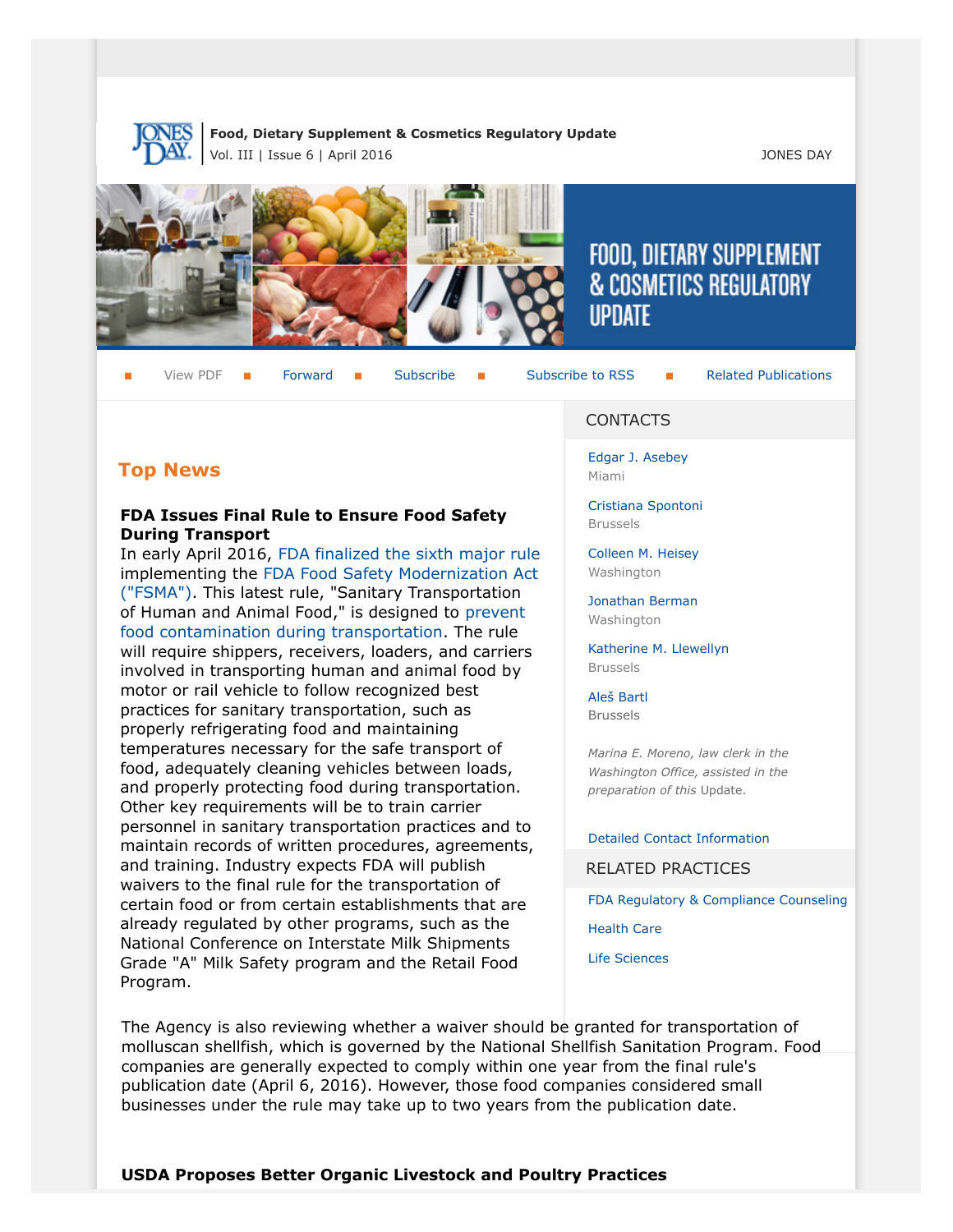USDA has announced a [proposed rule](https://www.ams.usda.gov/sites/default/files/media/NOP%20OLPP%20PR.pdf) that would amend organic livestock and poultry production requirements, such as livestock handling and transport for slaughter, and avian living conditions. The rule would also expand and clarify livestock health care practices. Among other proposals, the rule intends to clarify how producers and handlers must treat livestock and poultry to ensure their health and well-being. For instance, the proposed rule prohibits castrating chicken, turkeys, pheasants, and other avian species, or debeaking or beak-trimming them (which means removing the bird's beak tip, or the curved tip of the beak, to prevent it from pecking other birds). The rule also proposes minimum indoor and outdoor space requirements, which will determine the allowed stocking density of birds in the farms, and requirements such as having at least 50 percent of the outdoor space in soil, which may be used by birds for dust-bathing. In a market quantified by the Agency to be at \$39 billion and growing, USDA aims to protect the value of the USDA Organic Seal to consumers, ensure consistency and consumer transparency, and facilitate the level of enforcement of organic livestock and poultry standards. Agricultural Marketing Service's ("AMS") Administrator Elanor Starmer stated in early April 2016 that "[this](https://www.ams.usda.gov/press-release/usda-issues-proposed-rule-amend-organic-livestock-and-poultry-practices-including) [proposal sets clear standards for organic animals, providing clarity to organic operations](https://www.ams.usda.gov/press-release/usda-issues-proposed-rule-amend-organic-livestock-and-poultry-practices-including) [and certifying agents, and establishing a level playing field for all producers.](https://www.ams.usda.gov/press-release/usda-issues-proposed-rule-amend-organic-livestock-and-poultry-practices-including)"

#### **FDA Limits Inorganic Arsenic in Infant Rice Cereal**

On April 1, 2016, FDA issued a [draft guidance](http://www.fda.gov/downloads/Food/GuidanceRegulation/GuidanceDocumentsRegulatoryInformation/UCM493152.pdf) proposing to limit inorganic arsenic to 100 parts per billion in infant rice cereal, a leading source of arsenic exposure in infants. The [proposed limit,](http://www.fda.gov/NewsEvents/Newsroom/PressAnnouncements/ucm493740.htm) which will now meet Europe's established limit, stems from extensive testing of rice and non-rice products, a 2016 FDA risk assessment, and an evaluation of the feasibility of reducing inorganic arsenic in infant rice cereal. The FDA found that inorganic arsenic exposure in infants and pregnant women can result in a child's decreased performance on developmental tests. However, according to the Agency, the majority of infant rice cereal currently on the market either meets or is close to the proposed action level. FDA is accepting public comments on the proposed action level and the risk assessment for 90 days after the draft guidance document's publication date.

#### **FDA Sued Over AquAdvantage Salmon Approval**

On March 30, 2016, [several organizations,](http://thehill.com/regulation/court-battles/274779-groups-sue-fda-over-genetically-engineered-salmon) including commercial and recreational fishing groups, and the Center for Food Safety [sued](http://www.centerforfoodsafety.org/files/2016-3-30-dkt-1--pls--complaint_94703.pdf) the FDA over its November 2015 [approval](http://www.fda.gov/AnimalVeterinary/DevelopmentApprovalProcess/GeneticEngineering/GeneticallyEngineeredAnimals/ucm466214.htm) of the AquAdvantage Salmon. These salmon are genetically engineered ("GE") to grow faster. The plaintiffs challenge FDA's authority to approve and regulate GE animals as "animal drugs" under the federal Food, Drug and Cosmetic Act, arguing that such provisions apply only to veterinary drugs administered to treat animals. They also argue, among other things, that the FDA failed to consult with federal fish and wildlife agencies to ensure its approval would not jeopardize endangered or threatened species or critical habitats, as required by federal law. For more information, please see our previous [Jones](http://onefirm.jonesday.net/News/Lists/Attachments/Food%20Dietary%20Supplement%20-%20Cosmetics%20Update%20Vol%20II%20Issue%2021.pdf) Day *[Update](http://onefirm.jonesday.net/News/Lists/Attachments/Food%20Dietary%20Supplement%20-%20Cosmetics%20Update%20Vol%20II%20Issue%2021.pdf).*

#### **Environmental Groups Sue FDA to Ban Perchlorate in Food Packaging**

On March 31, 2016, a [coalition of six public health and environmental organizations](https://www.nrdc.org/media/2016/160331), including the Center for Food Safety and the Natural Resources Defense Council, [filed suit](http://www.centerforfoodsafety.org/files/2016-03-31-mandamus-petition-and-addendum-final_39049.pdf) in the Ninth Circuit to force the FDA to act on its 2014 petition to ban perchlorate in food packaging after the FDA missed a June 2015 deadline to respond. The plaintiffs argue, among other things, that perchlorate poses a health threat to fetuses, infants, and children and increases the risk of breast cancer. The FDA has approved perchlorate for specific uses, including as an anti-static agent in plastic packaging for dry foods. The plaintiffs asked for a court order giving the FDA 90 days to make a decision on whether to issue, amend, or repeal the regulation.

#### **German Environmental Minister Proposes "Smart" Packaging to Prevent Food Waste**

Christian Schmidt, German Minister of Food and Agriculture, has proposed the [use of](http://www.euractiv.com/section/agriculture-food/news/germany-plans-smart-packaging-to-cut-food-waste/http:/www.euractiv.com/section/agriculture-food/news/germany-plans-smart-packaging-to-cut-food-waste/) [electronic labels](http://www.euractiv.com/section/agriculture-food/news/germany-plans-smart-packaging-to-cut-food-waste/http:/www.euractiv.com/section/agriculture-food/news/germany-plans-smart-packaging-to-cut-food-waste/) in food packaging, such as in yogurt cups, to show consumers how products have aged. The food packaging would use a color-coded scale to analyze the content of foods and would gradually change from green to red, allowing consumers to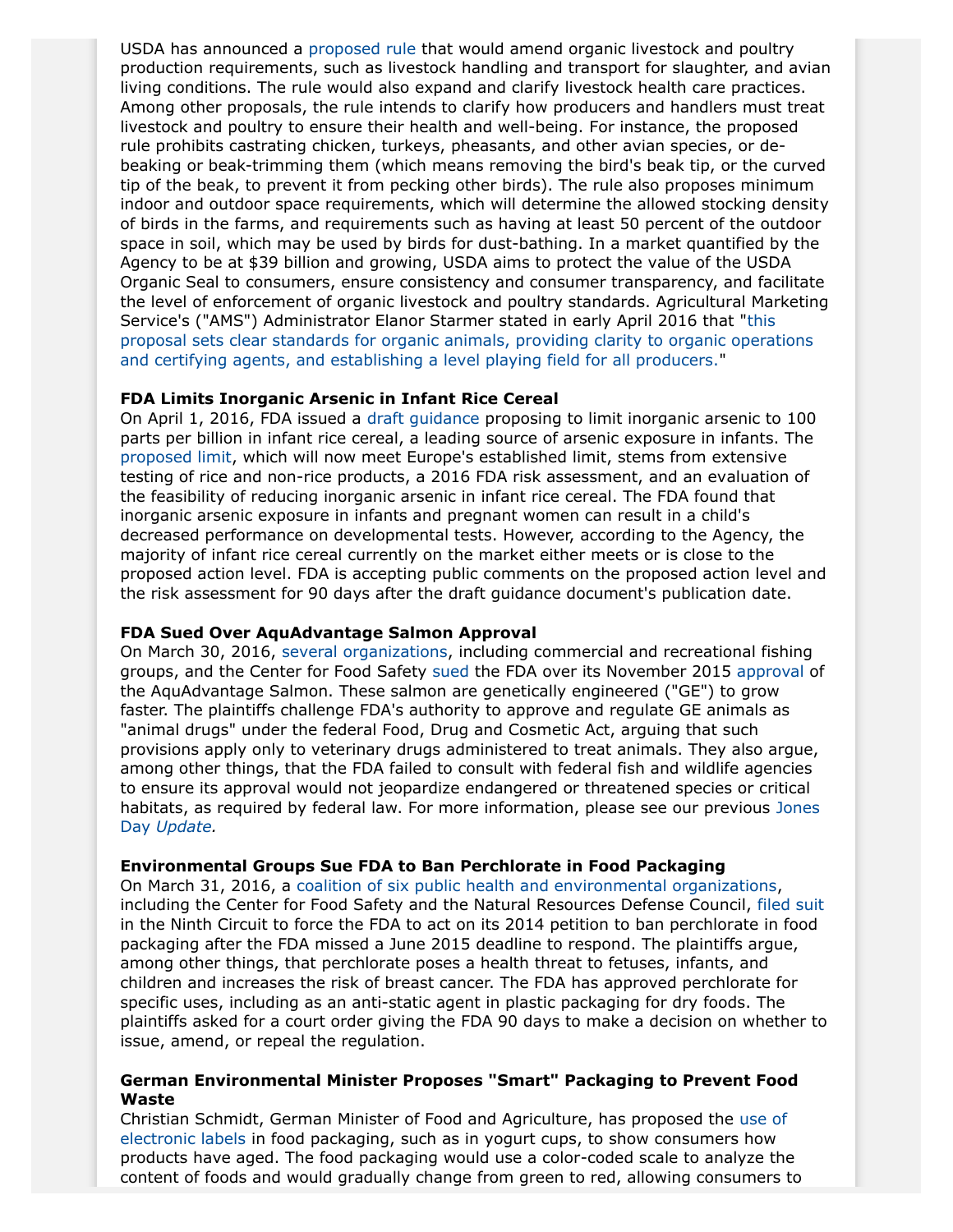decide for themselves whether the product is still edible or not. This should prevent food waste related to the use of a "best before date" and the consequential misinterpretation of this term by consumers. Schmidt is confident that his Ministry will be in a position in a few months to bring the proposal at the EU level, launching a European initiative on how to make changes to expiration dates in the short-term and how to proceed with "smart" packaging in the long-term.

#### **Other News**

[BPA Added to the Proposition 65 List of Chemicals Known to Cause Reproductive Toxicity](http://www.oehha.ca.gov/prop65/CRNR_notices/040116BPAEmergencyAction.html)

[FDA Withdraws Approval of Swine Drug Carbadox Due to Safety Concerns](http://www.fda.gov/NewsEvents/Newsroom/PressAnnouncements/ucm494934.htm)

[USDA Deregulates Monsanto Genetically Engineered MON87419 Corn and Syngenta](http://www.reuters.com/article/us-usa-grains-regulation-idUSKCN0WQ013) [MZIR098 Corn](http://www.reuters.com/article/us-usa-grains-regulation-idUSKCN0WQ013)

EU Requests Geographic Protection for [201 Food Items](http://trade.ec.europa.eu/doclib/docs/2016/march/tradoc_154386.GIPaperAnnex1%20FINAL_REV.pdf) and [22 Spirits](http://trade.ec.europa.eu/doclib/docs/2016/march/tradoc_154387.pdf) under the TTIP

[Brazil to Export Beef to the U.S. While in Negotiations to Unlock Imports of U.S. Beef](http://www.globalmeatnews.com/Industry-Markets/Brazil-to-unlock-US-beef-market/?utm_source=newsletter_daily&utm_medium=email&utm_campaign=31-Mar-2016&c=9b0%2FNwNWp7F%2FmOcOFM0Qv26JVW2BRp4Z&p2=)

[France Increases Bluetongue Virus Restriction Zone to Protect Beef and Sheep Livestock](http://www.globalmeatnews.com/Livestock/France-extends-bluetongue-virus-restriction-zone/?utm_source=newsletter_daily&utm_medium=email&utm_campaign=01-Apr-2016&c=9b0%2FNwNWp7HkZ7%2BuqGDWAtWy0WYTmsfp&p2=)

# **Regulatory Updates**

#### **FDA Issues Final Rule Related to Sanitary Transportation of Human and Animal Food**

As discussed above, in the April 6, 2016, *[Federal Register](https://www.gpo.gov/fdsys/pkg/FR-2016-04-06/pdf/2016-07330.pdf)*, FDA announced a final rule to establish requirements for shippers, loaders, carriers by motor vehicle and rail vehicle, and receivers engaged in the transportation of food, including food for animals, to use sanitary transportation practices to ensure the safety of the food they transport. This action is part of the Agency's implementation of the Sanitary Food Transportation Act of 2005 and FSMA, which focuses on the prevention of food safety problems throughout the food chain. *This rule is effective June 6, 2016.*

#### **FDA Issues "Inorganic Arsenic in Rice Cereals for Infants: Action Level" Guidance**

As discussed above, in the April 6, 2016, *[Federal Register](https://www.gpo.gov/fdsys/pkg/FR-2016-04-06/pdf/2016-07840.pdf)*, FDA announced the availability of a draft guidance for industry titled "Inorganic Arsenic in Rice Cereals for Infants: Action Level" as well as a supporting document and a risk assessment report. The draft guidance, which currently proposes to limit inorganic arsenic in infant rice cereal to 100 parts per billion, will, when finalized, identify an action level for inorganic arsenic in rice cereals for infants that is achievable with the use of current good manufacturing practices. *Comments are due July 5, 2016.*

### **FDA Amends OTC Drug Regulations**

In the April 4, 2016, *[Federal Register](https://www.gpo.gov/fdsys/pkg/FR-2016-04-04/pdf/2016-07612.pdf)*, FDA proposed to amend its nonprescription ("OTC") drug regulations. The proposed rule, if finalized as proposed, would supplement the time and extent application ("TEA") process for OTC drugs by establishing timelines and performance metrics for FDA's review of non-sunscreen TEAs, as required by the Sunscreen Innovation Act ("SIA"). The TEA process, established by [regulations finalized in](https://www.gpo.gov/fdsys/pkg/FR-2002-01-23/pdf/02-1457.pdf) [2002,](https://www.gpo.gov/fdsys/pkg/FR-2002-01-23/pdf/02-1457.pdf) provides a pathway for drugs to be marketed under an OTC drug monograph. Drugs eligible for such approvals under the TEA process include newer active ingredients that previously had no U.S. marketing history or that were marketed in the United States after the OTC Drug Review began. FDA is also proposing other changes to make the TEA process more efficient, such as: (i) adding provisions concerning filing determination requirements with regard to the content and format of safety and effectiveness data submissions; (ii) addressing withdrawal of consideration of TEAs and safety and effectiveness data submissions; (iii) adding related definitions; and (iv) clarifying and conforming changes to the TEA regulation. FDA is addressing timelines for review of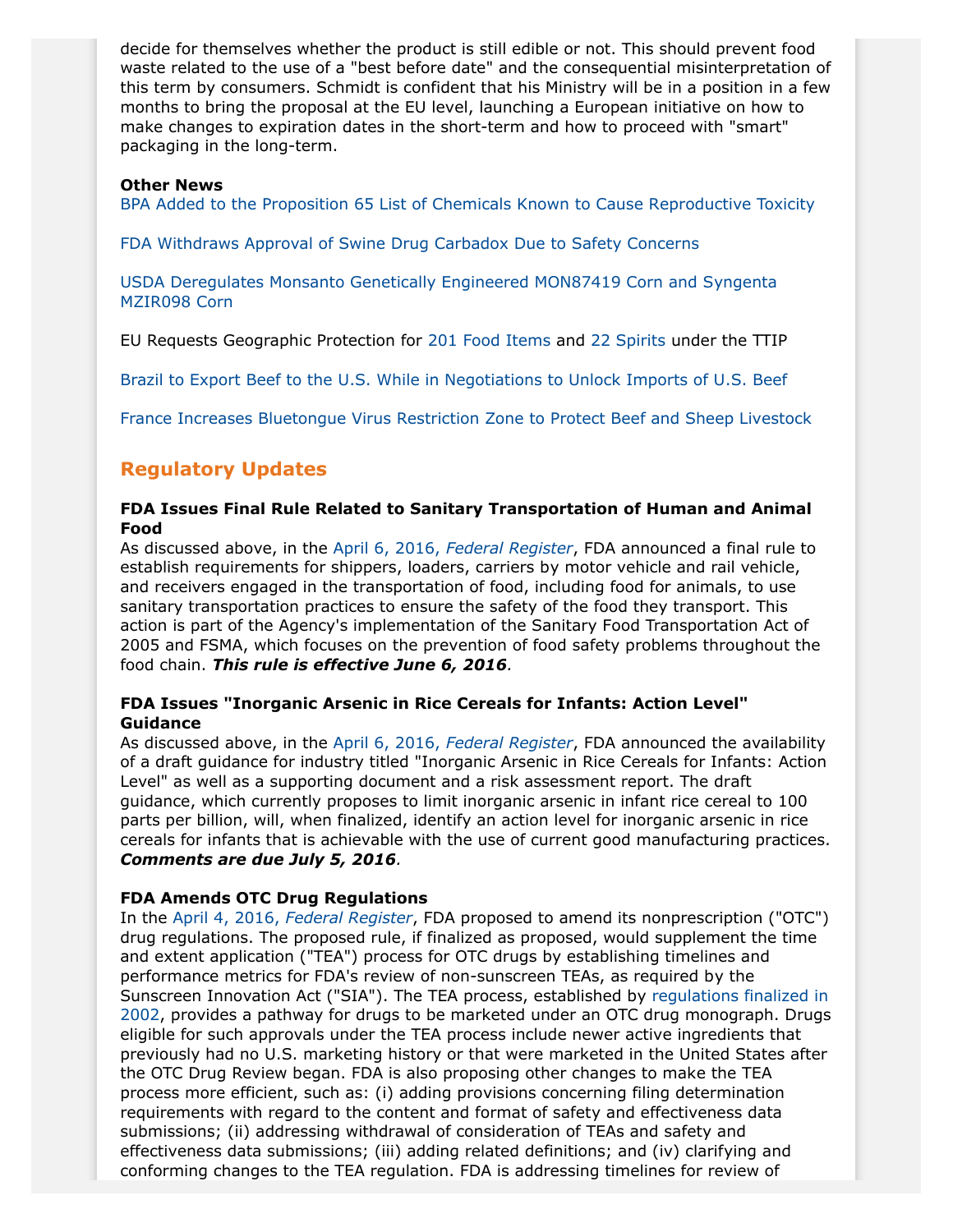sunscreen active ingredients and other related topics regarding sunscreens separately, under other provisions of the SIA. *Comments are due June 3, 2016.*

#### **APHIS Amends Black Stem Rust Quarantine Regulations**

In the [March 22, 2016,](https://www.gpo.gov/fdsys/pkg/FR-2016-03-22/pdf/2016-06476.pdf) *Federal Register*, USDA's Animal and Plant Health Inspection Service ("APHIS") confirmed the effective date of the direct [final rule published January](https://www.gpo.gov/fdsys/pkg/FR-2016-01-22/pdf/2016-01252.pdf) [22, 2016,](https://www.gpo.gov/fdsys/pkg/FR-2016-01-22/pdf/2016-01252.pdf) which amended the black stem rust quarantine and regulations by adding nine varieties to the list of rust-resistant *Berberis* species and varieties. Black stem rust is one of the most destructive plant diseases of small grains that is known to exist in the United States. The disease is caused by a fungus (*Puccinia graminis*) that reduces the quality and yield of infected wheat, oat, barley, and rye crops. In addition to infecting small grains, the fungus lives on a variety of alternate host plants that are species of the genera *Berberis*, *Mahoberberis*, and *Mahonia*. The fungus is spread from host to host by windborne spores. *The rule was effective March 22, 2016.*

#### **APHIS Proposes to Amend the National Poultry Improvement Plan and Regulations**

In the [March 24, 2016,](https://www.gpo.gov/fdsys/pkg/FR-2016-03-24/pdf/2016-06664.pdf) *Federal Register*, USDA's APHIS proposed to amend the National Poultry Improvement Plan ("NPIP"), its auxiliary provisions, and the indemnity regulations for the control of H5 and H7 low pathogenic avian influenza to clarify participation in the NPIP and amend participation requirements, definitions for poultry and breeding stock, the approval process for new diagnostic tests, and laboratory inspection and testing requirements. These changes aim to align the regulations with international standards and make them more transparent. *Comments are due May 23, 2016.*

#### **USDA Extends Period to Comment on Identifying and Reducing Regulatory Burdens**

In the [March 25, 2016,](https://www.gpo.gov/fdsys/pkg/FR-2016-03-25/pdf/2016-06852.pdf) *Federal Register*, USDA issued a proposed rule to extend the public comment period for documents published on January 26, 2016, titled "[Improving](https://www.gpo.gov/fdsys/pkg/FR-2011-01-21/pdf/2011-1385.pdf) [Regulation and Regulatory Review](https://www.gpo.gov/fdsys/pkg/FR-2011-01-21/pdf/2011-1385.pdf)" and "[Identifying and Reducing Regulatory Burdens.](https://www.gpo.gov/fdsys/pkg/FR-2012-05-14/pdf/2012-11798.pdf)" Comments regarding which regulations should be modified, expanded, streamlined, or repealed to make the USDA's regulatory program more effective or less burdensome in achieving the regulatory objectives were received by March 28, 2016. *USDA extended the public comment period until April 27, 2016.*

#### **FSIS Proposes to Eliminate Trichinae Treatment Requirements for Pork and Pork Products**

In the [March 28, 2016,](https://www.gpo.gov/fdsys/pkg/FR-2016-03-28/pdf/2016-06576.pdf) *Federal Register*, USDA's Food Safety and Inspection Service ("FSIS") proposed to amend the federal meat inspection regulations to eliminate requirements for ready-to-eat and not-ready-to-eat pork and pork products to be treated to destroy trichinae, both because the regulations are inconsistent with the Hazard Analysis and Critical Control Point ("HACCP") regulations and because these prescriptive regulations are no longer necessary. In addition, FSIS proposed to consolidate the regulations on thermally processed, commercially sterile meat and poultry products (i.e., canned food products containing meat or poultry). If the rule is finalized, FSIS will end its Trichinella Approved Laboratory Program for the evaluation and approval of non-federal laboratories that use the pooled sample digestion technique to analyze samples for the presence of trichinae. *Comments are due May 27, 2016.*

#### **FNS Proposes to Codify Several Provisions of Healthy, Hunger-Free Kids Act**

In the [March 31, 2016,](https://www.gpo.gov/fdsys/pkg/FR-2016-03-29/pdf/2016-06801.pdf) *Federal Register*, USDA's Food and Nutrition Service ("FNS") proposed to codify several provisions of the Healthy, Hunger-Free Kids Act of 2010 affecting the integrity of the Child Nutrition Programs (the "Programs"). Specifically, the proposed rule sets criteria for assessments against state agencies and program operators who jeopardize the integrity of the Programs. The proposed rule also establishes certain procedures, such as for the termination and disqualification of entities in the Summer Food Service Program, and to prohibit the participation of entities or individuals terminated from any of the Programs. It also establishes state liability for reimbursements incurred as a result of a state's failure to conduct timely hearings in the Child and Adult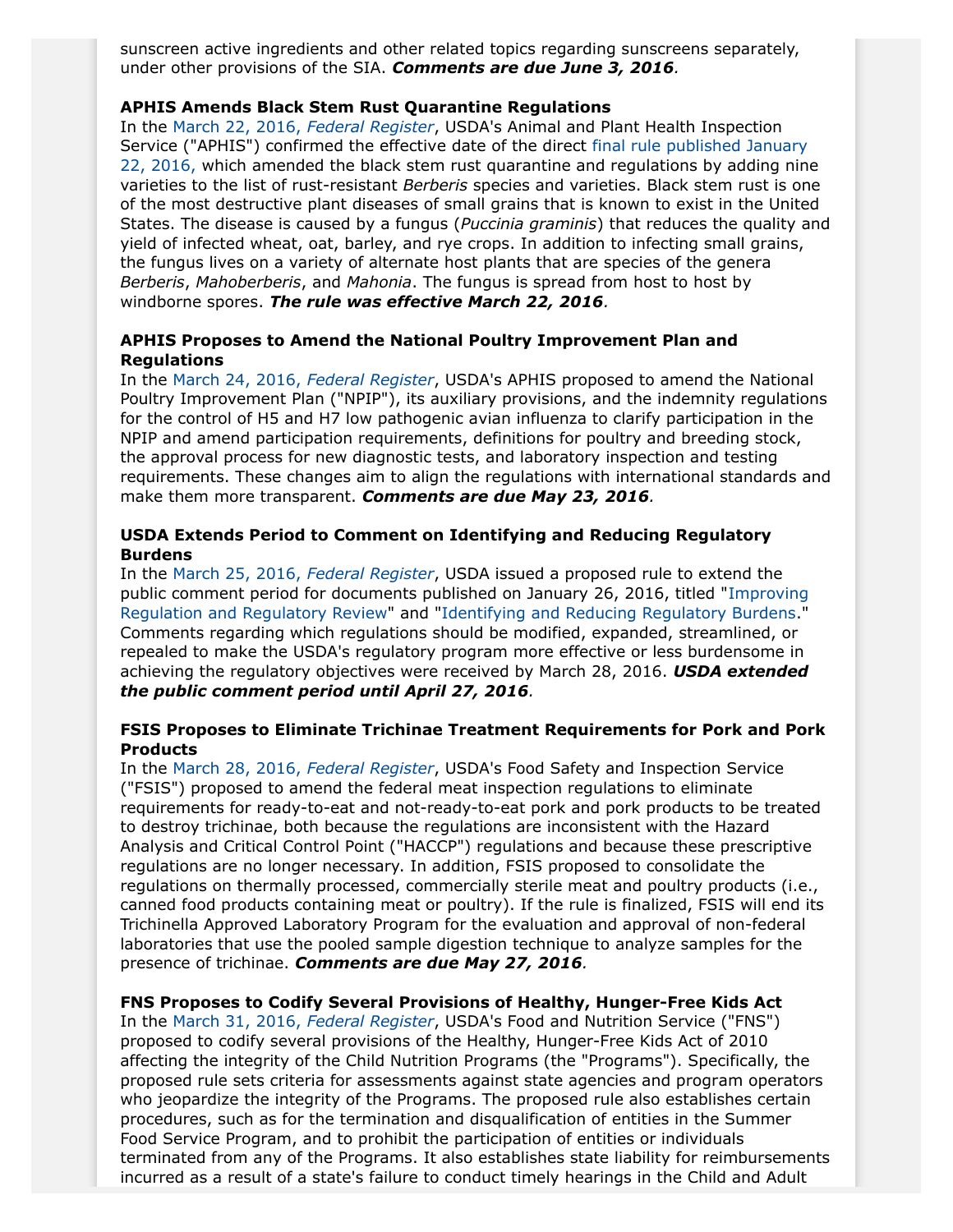Care Food Program ("CACFP"), and establishes criteria for increased state audit funding for CACFP, among others. In addition, the proposed rule makes several operational changes to improve oversight of an institution's financial management. *Comments are due May 31, 2016.*

### **FNS Publishes Final Rule Implementing SNAP Nutrition Education and Obesity Prevention Grant Program**

In the [March 31, 2016,](https://www.gpo.gov/fdsys/pkg/FR-2016-03-31/pdf/2016-07179.pdf) *Federal Register*, USDA's FNS issued a final rule to implement the Supplemental Nutrition Assistance Program ("SNAP") nutrition, education, and obesity prevention grant program. The rule also amends SNAP regulations to implement Section 28 of the Food and Nutrition Act of 2008 to award grants to states for the provision of nutrition, education, and obesity prevention programs. These programs provide services for eligible individuals that promote healthy food choices consistent with the current Dietary Guidelines for Americans. The final rule describes the grant award process and the process for allocating the federal grant funding for each state's approved SNAP-Ed plan. This final rule also implements section 4028 of the Agricultural Act of 2014, authorizing physical activity promotion in addition to promotion of healthy food choices as part of this nutrition education and obesity prevention program. *The rule was effective March 31, 2016.*

#### **AMS Proposes to Amend Number of Dairy Board Importer Members**

In the April 1, 2016, *[Federal Register](https://www.gpo.gov/fdsys/pkg/FR-2016-04-01/pdf/2016-07413.pdf)*, USDA's AMS proposed to amend its Dairy Promotion and Research Order to modify the number of National Dairy Promotion and Research Board ("Dairy Board") importer members. The total number of domestic Dairy Board members would remain the same at 36, and the total number of importer members would be reduced from two to one. The Dairy Order requires that importer representation on the Dairy Board be reviewed and adjusted at least once every three years to reflect the proportional shares of the U.S. market served by domestic production and imported dairy products. *Comments are due May 2, 2016.*

#### **FNS Extends Period to Comment on Enhancing Retailer Standards in SNAP**

In the April 5, 2016, *[Federal Register](https://www.gpo.gov/fdsys/pkg/FR-2016-04-05/pdf/2016-07793.pdf)*, USDA's FNS announced an extension to comment on a [proposed rule, published on February 17, 2016,](https://www.gpo.gov/fdsys/pkg/FR-2016-02-17/pdf/2016-03006.pdf) pertaining to the eligibility of retail food stores for SNAP. Among other things, the Agricultural Act of 2014 ("2014 Farm Bill") amended the Food and Nutrition Act of 2008 (the "Act") to increase the requirement that certain SNAP-authorized retail food stores have available on a continual basis at least three varieties of items in each of four staple food categories, to a mandatory minimum of seven varieties. The 2014 Farm Bill also amended the Act to increase, for certain SNAPauthorized retail food stores, the minimum number of categories in which perishable foods are required from two to three. FNS responded to questions about certain aspects of the proposed rule, which would codify these mandatory requirements. *USDA extended the comment period until May 18, 2016*.

## **European Regulatory Updates**

#### **EFSA Issues Opinion Regarding Use of Sweetener Acesulfame K in Dietary Foods for Children**

On April 5, 2016, the European Food Safety Authority ("EFSA") [issued](http://www.efsa.europa.eu/en/efsajournal/pub/4437) a scientific opinion regarding the safety of using food sweetener acesulfame K (E 950) in dietary foods for young children aged one to three years. Acesulfame K is a sugar substitute, and according to the applicant, its use in these foods is warranted to improve palatability. EFSA has concluded that the use of acesulfame K is not a safety concern, provided it is consumed in a concentration of no more than 450 mg/kg (L) in the final product.

### **EFSA Re-Evaluates Safety of Four Food Additives**

On March 8, 2016, EFSA [issued](http://www.efsa.europa.eu/en/efsajournal/pub/4433) a scientific opinion re-evaluating the safety of benzoic acid (E 210), sodium benzoate (E 211), potassium benzoate (E 212), and calcium benzoate (E 213) when used as food additives. After conducting several studies, EFSA concluded